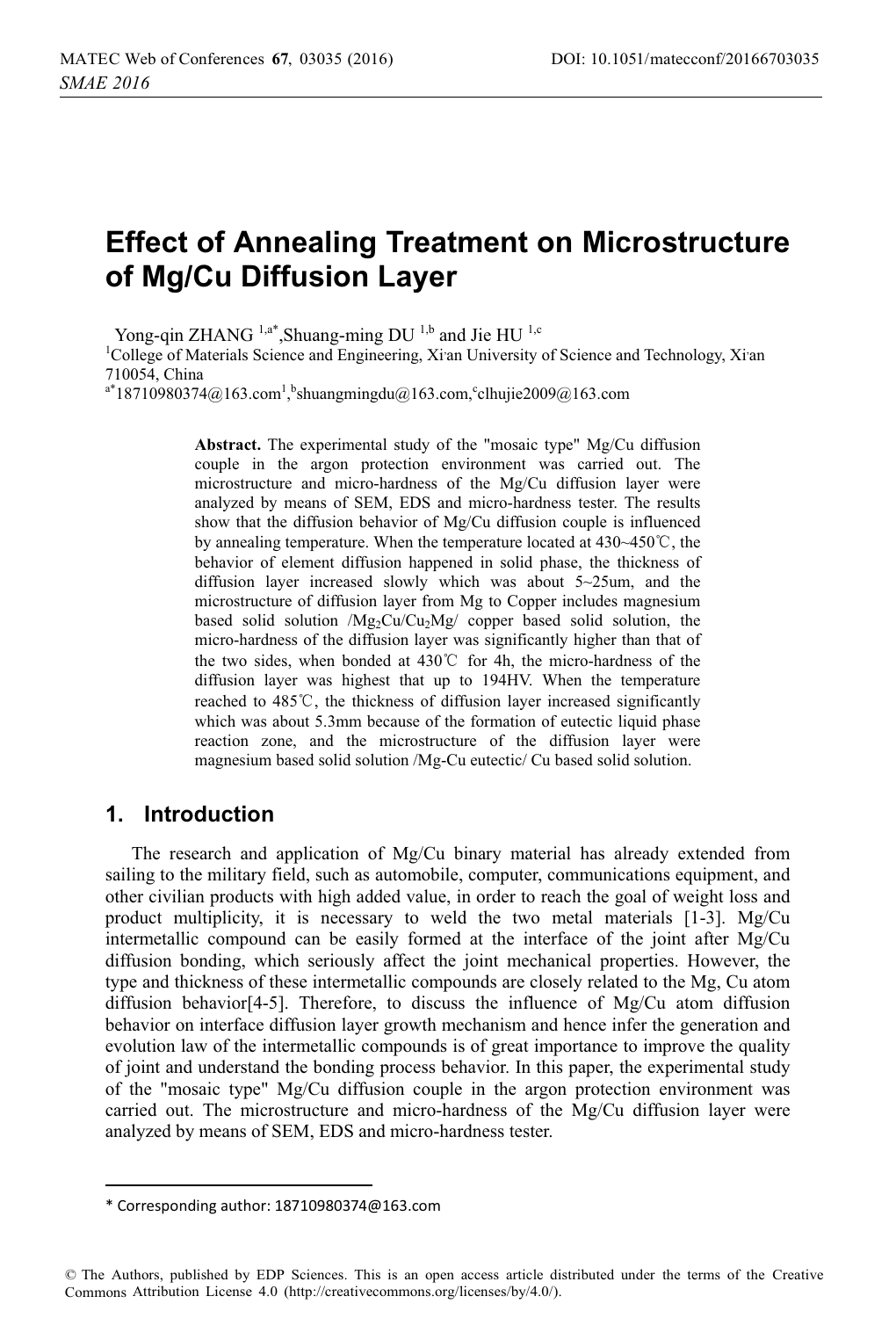# **2. Experimental Materials and Methods**

The experiment using Mg wire whose thermal expansion coefficient is bigger than matrix as the "core", and copper bar whose thermal expansion coefficient is smaller than matrix as "matrix". The diameter of Mg wire is 10 mm and purity  $\geq$  99.99%, the diameter of copper bar is 18 mm and purity  $\geq$  99.99%, mosaicing 10 mm diameter Mg wire in the 9.8 mm diameter hole that was drilled in the center of the copper bar, which will realize the interference fit of both and make a Mg-Cu binary diffusion couple that the interface is hook face [6-8].

The heat treatment temperature is selected according to the Mg-Cu phase diagram [9], putting prepared diffusion couple in tube furnace with argon protection and annealing heat treatment. Smoothing and polishing the sample that has been happened diffusion along the direction perpendicular to the interface, using SEM and EDS analysis organization forms and element distribution of Mg/Cu diffusion couple layer, using micro-hardness tester text the micro-hardness of diffusion layer, and revealing the influence law of diffusion temperature and time on the microstructure and mechanical properties of Mg/Cu diffusion layer, preliminarily interpreting Mg/Cu interface layer formation mechanism.

# **3. Experimental Result and Analysis**

# *3.1The Micro-structure of Mg/Cu Diffusion Couple Interface Reaction Layer*

Fig.1 shows the result of diffusion dissolution layer backscattered electron image and spectrum scan of Mg/Cu diffusion couple under the temperature of 430°C for 4h. It can be seen from fig. (a) that the diffusion dissolution layer includes dark grey diffusion zone of magnesium side and light gray transition layer of copper side, the average width of diffusion dissolution layer is about 5um, the interface between diffusion zone and Mg, Cu matrix shows clear, diffusion zone structure is compact and no metallurgical defects such as crack and incomplete penetration, the formation of diffusion zone is the result of mutual diffusion between Cu and Mg. From the image of Line scan, it can be seen that Mg element concentration field rises and falls evidently near side of Mg matrix, and Cu element in the whole diffusion process is mild, has no big volatility, and shows a decreased trend from Cu side to diffusion zone. Due to the melting point of Mg is lower than that of Cu, under the same temperature, the diffusion coefficient of Cu is less than Mg, namely Cu atom diffusion rate is less than Mg atom. When a large amount of magnesium atom diffuse to the Cu substrate in the process, a small amount of copper atom diffuse to Mg, Mg-Cu solid solution or intermetallic compound can form near the diffusion interface layer. Because each phase layer corresponds to a phase, so each layer composition is homogeneous and can randomly test a point on it, according to the atomic percentage can roughly infer the corresponding compounds of the layer. Combined with the energy spectrum spot scan result of 001 and 002 two points, it can be inferred that the dark grey diffusion zone is Mg-Cu binary compound, light gray transition layer is copper based solid solution.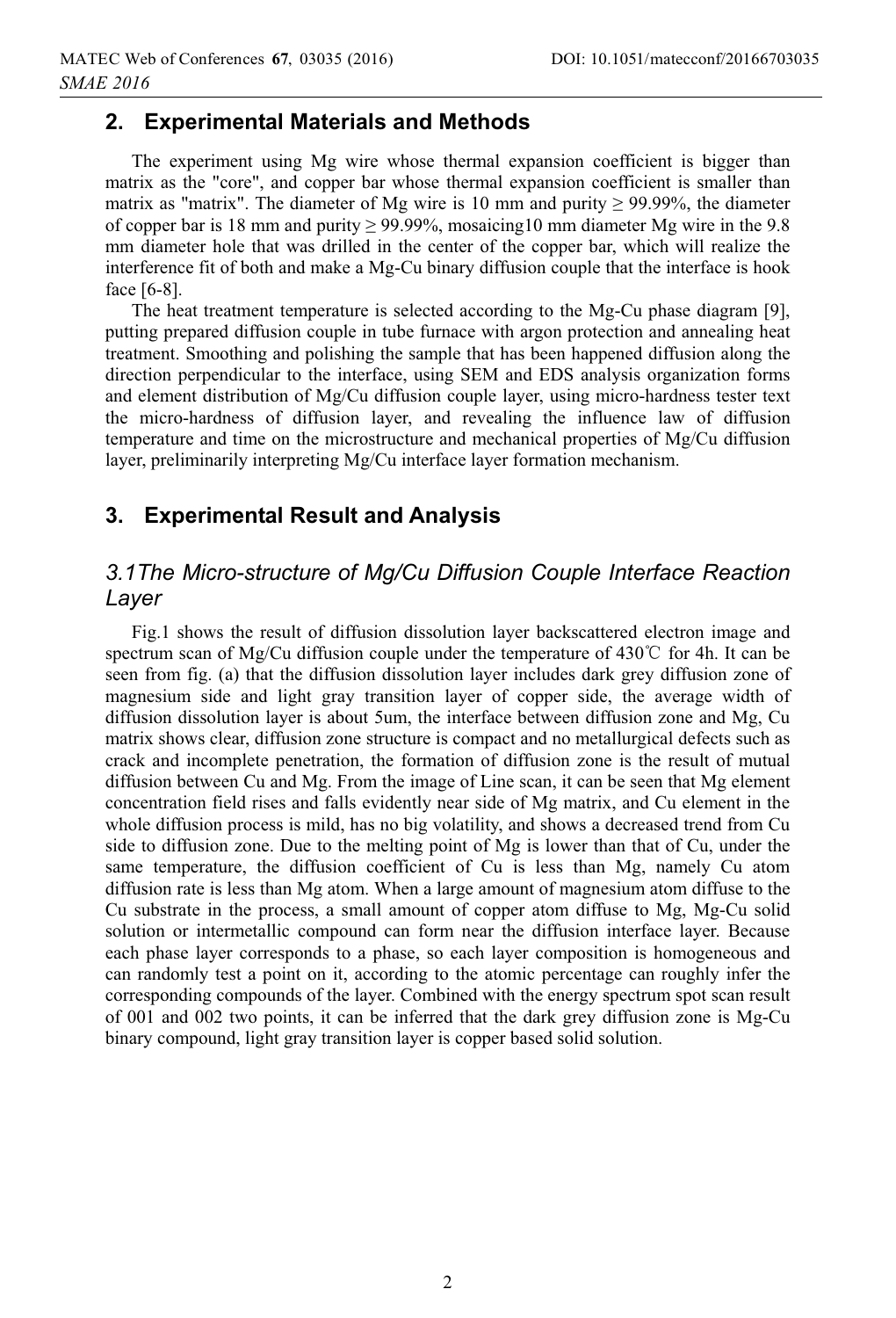TABLE 1. THE ELEMENTAL COMPOSITION DETERMINATION RESULTS OF DISSOLVED DIFFUSION LAYER IN -DIFFERENT AREAS (ATOM PERCENTAGE)

| elements | test position |        |
|----------|---------------|--------|
|          | $1(At\%)$     | 2(At%) |
| Mg       | 10.63         | 77.90  |
| Cп       | 89.37         | 22.1   |



Fig.1.The backscattered electron imaging and spectroscopy scanning curve of diffusion layer of Mg/Cu diffusion couple at 430  $\degree$ C for 4h:

(a) the back scattered electron image of diffusion layer, (b) energy spectrum scanning curve

# *3.2The Microstructure of Mg/Cu Diffusion Couple Interface Reaction Layer*

Figure.2 is diffusion layer scanning electron microscope of Mg/Cu diffusion couple with different heating temperature and holding time. It can be seen that a diffusion layer formed after the diffusion couple was heated at  $430^{\circ}$  for 8h, and the average width of diffusion layers is about 10um, which is related to the mutual diffusion coefficient of Mg and Cu. The interface between diffusion zone and the matrix of magnesium and copper is still clear. When the temperature reached to 450°C, the average width of the diffusion region increased to 20um, and the center position of the diffusion region is almost continuous crack, which is due to the brittle hard compound in this zone suffered the tensile stress of the adjacent layer in the cooling process. When the temperature continued to rise to  $485^{\circ}$ , the width of the diffusion zone sharply increased to 5300um, and it can be seen that the interface between magnesium matrix and diffusion layer was clear. Figure.2(e) is the amplification of the A part of the figure.2(d), the organization of the diffusion region was a clear lamellar structure, combined with the Mg-Cu binary phase, it can be considered as the regional organization is  $Mg$ -Cu eutectic. Figure.2(c) shows the SEM of the diffusion zone bonded at  $430^{\circ}$  for 12h, it can be seen that the width of the diffusion region increased, with an average width of 25um, when compared figure.2(c) with figures: 1 and 2(a), however, a continuous crack emerged in the diffusion region. This is because the thickness of the brittle hard phase formed during the diffusion process is relatively large, resulting in the increased brittleness. While the stress effect emerged in the later cooling process would lead to micro-crack and gradually transformed into a continuous crack.

In summary, the effect of temperature on the diffusion process not only increases the thickness of the diffusion layer, but also changes the diffusion form of Mg and Cu atom,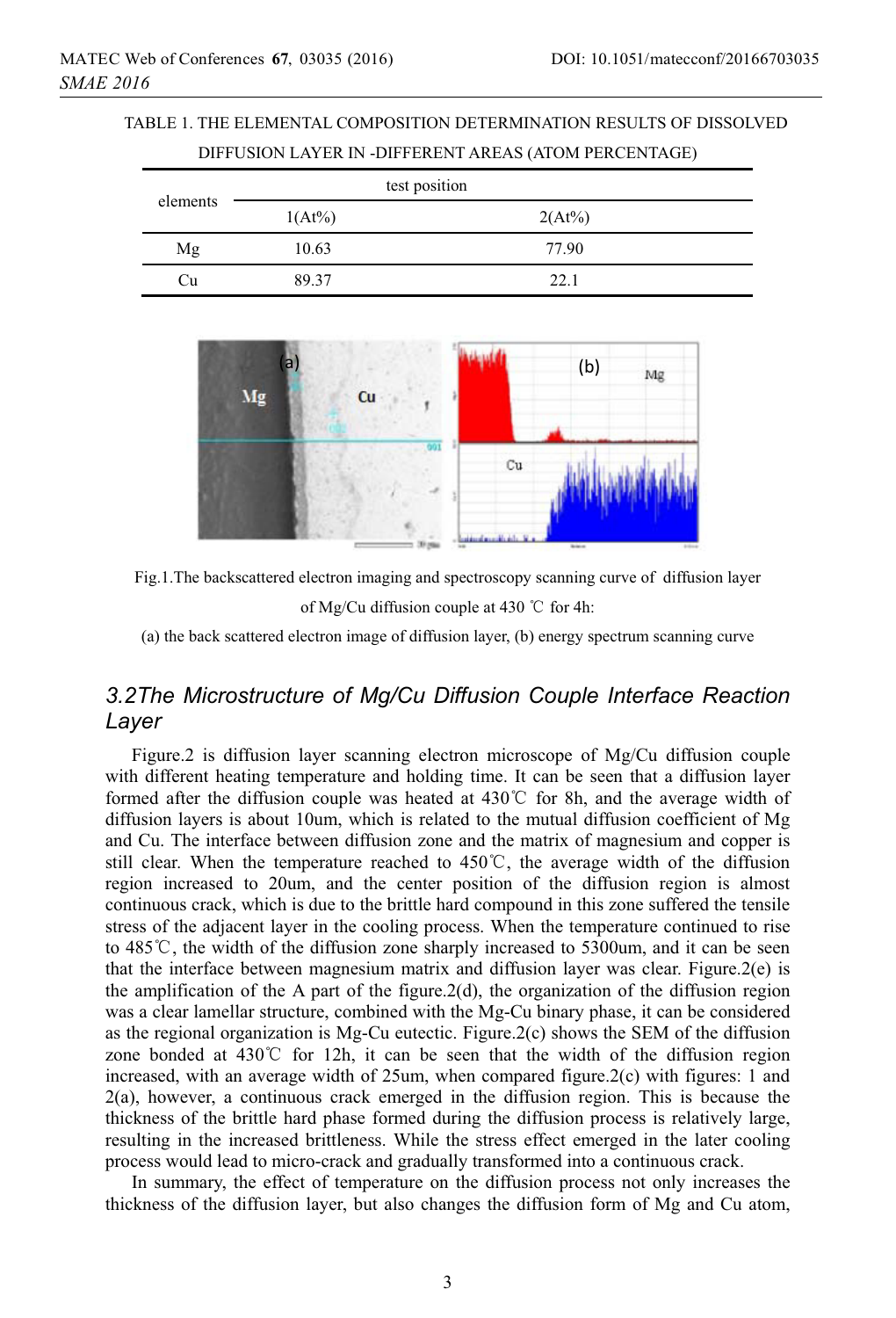namely, from the solid diffusion to dissolved diffusion that Mg, Cu solid phase matrix atoms dissolved in the eutectic liquid phase and the diffusion in the liquid phase, the diffusion ability of the atom, and it is also beneficial to the homogenization of the composition of liquid phase. The higher the temperature, the greater the diffusion flux, diffusion reaction more intense, the larger the diffusion layer thickness. The effect of holding time on the diffusion intuitively presents the increased width of diffusion zone. With the extension of holding time, the solid phase diffusion of Mg and Cu atom is more fully, and the diffusion migration degree increases gradually, so that the thickness of the diffusion dissolution layer increases.



Fig.2 The diffusion layer scanning electron micrographs of Mg/Cu diffusion couple at different heating temperature and holding time:

(a)  $430^{\circ}$ C, 8h; (b)  $450^{\circ}$ C, 8h; (c)  $430^{\circ}$ C, 12h; (d)  $485^{\circ}$ C, 8h; (e) the amplification of the A part of

#### the figure (d)

The formation of phase interfacial diffusion dissolution layer in the solid state of binary metal system is the result of the diffusion dissolution and second crystallization. Because of the difference of chemical potential, binary metals will be in a non-equilibrium state of thermodynamics when they contact, and the atom will diffuse mutually when heated under the melting point. The process that one kind metal atom diffuses into another metal or both diffuse mutually is actually the process of solid dissolution, thereby forms a solid solution. When the solid solution is over saturated, the structure is unstable, nucleation emerges and crystal grains grow into a new phase, the metal compound layer in the diffusion layer is formed by the formation of over saturated solid solution in the two groups.

The self-diffusion activation energy of most metals generally has the following relations: $Q \approx 0.144$ Tm, the melting point of copper is much higher than Mg, so the self-diffusion activation energy of Cu is much higher than magnesium, under the condition of heat activating the solid phase with same temperature, the Magnesium crystals in Mg wire are more prone to collapse, but the Cu atom almost not diffuses, so the edge of diffusion is always at the end of the Cu. According to Mg-Cu binary phase, when the temperature is below 500°C, the Mg has a solubility of 5% in Cu, while Cu doesn't dissolve in Mg, Mg atom migrates to Cu block and enters into Cu matrix, and thus forms a solid solution layer with Cu as the solvent. Because of the solubility of Mg in Cu is very low, prolongs the holding time, when Mg atom concentration is low, the solid solution formed at the Mg/Cu interface is saturated. Then, in the defect region, Mg-Cu intermetallic compound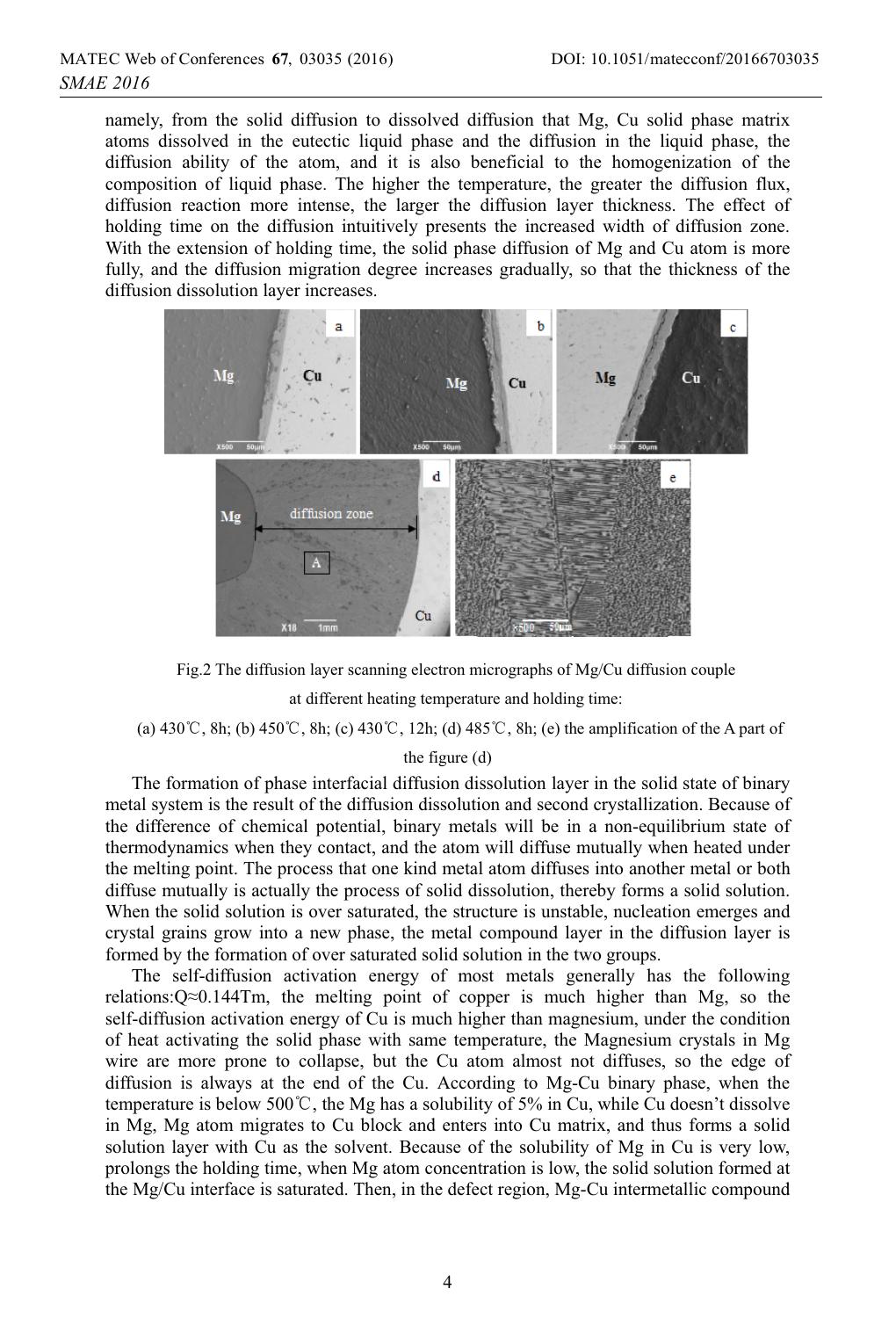crystal nucleus whose Mg atom fraction is relatively lower firstly formed, the crystal nucleus grows along the Mg/Cu, and gradually forms instable CuMgx intermetallic phase, when further extends the holding time, the Cu atom in parent material crosses the unstable reaction layer, even diffuses into the Mg matrix and generates reaction generates a CuxMg intermetallic compound, when holding time reaches to a critical value, the interface reaction layer is mainly composed of  $Mg_2Cu$  and  $Cu_2Mg$ .

# *3.3Micro-hardness of Mg/Cu Diffusion Couple Interface Reaction Zone*

When bonded at  $430^{\circ}$  for 4h, 8h and 12h, the micro-hardness test of Mg/Cu diffusion couple sample was carried out by using micro-hardness tester. Taking 7 points along Cu side to Mg, and the micro-hardness values are shown in Fig.3.



Fig.3. The microhardness of interface laye under different holding time at 430 °C; (a) 4h; (b) 8h; (c) 12h.

It can be seen from Fig.3 that the micro-hardness of Mg and Cu matrix side are uniform, the micro-hardness value of Cu matrix side is slightly higher than Mg matrix, and joint diffusion zone hardness value is significantly higher than Mg, Cu matrix micro-hardness value. This is due to Mg atom and Cu atom formed a large number of solid solution in the diffusion region, which strengthened the organization structure of the diffusion zone and improved the micro-hardness of the microstructure. As the holding time increased, the solid solution gradually converted to Mg-Cu intermetallic compound and enriched in the Mg matrix, which is why the maximum micro-hardness close to the Mg matrix. Comparing the micro-hardness of diffusion zone with different holding time, it can be found that the shorter the holding time, the higher the micro-hardness of the diffusion region. This is because as the holding time prolonged, Mg and Cu atom diffused thoroughly, the junction structure tended to be more uniform, the organization structure was more stable, the micro-hardness of joint relative to diffusion zone whose microstructure is more complex was slightly smaller.

#### **Conclusions**

(1) Under the same holding time, heating temperature had a significant effect on the diffusion behavior of Mg/Cu diffusion couple interface element. At 430 ~450°C, Mg, Cu atom diffused in the solid phase, and the diffusion layer thickness was about 5~25um, the